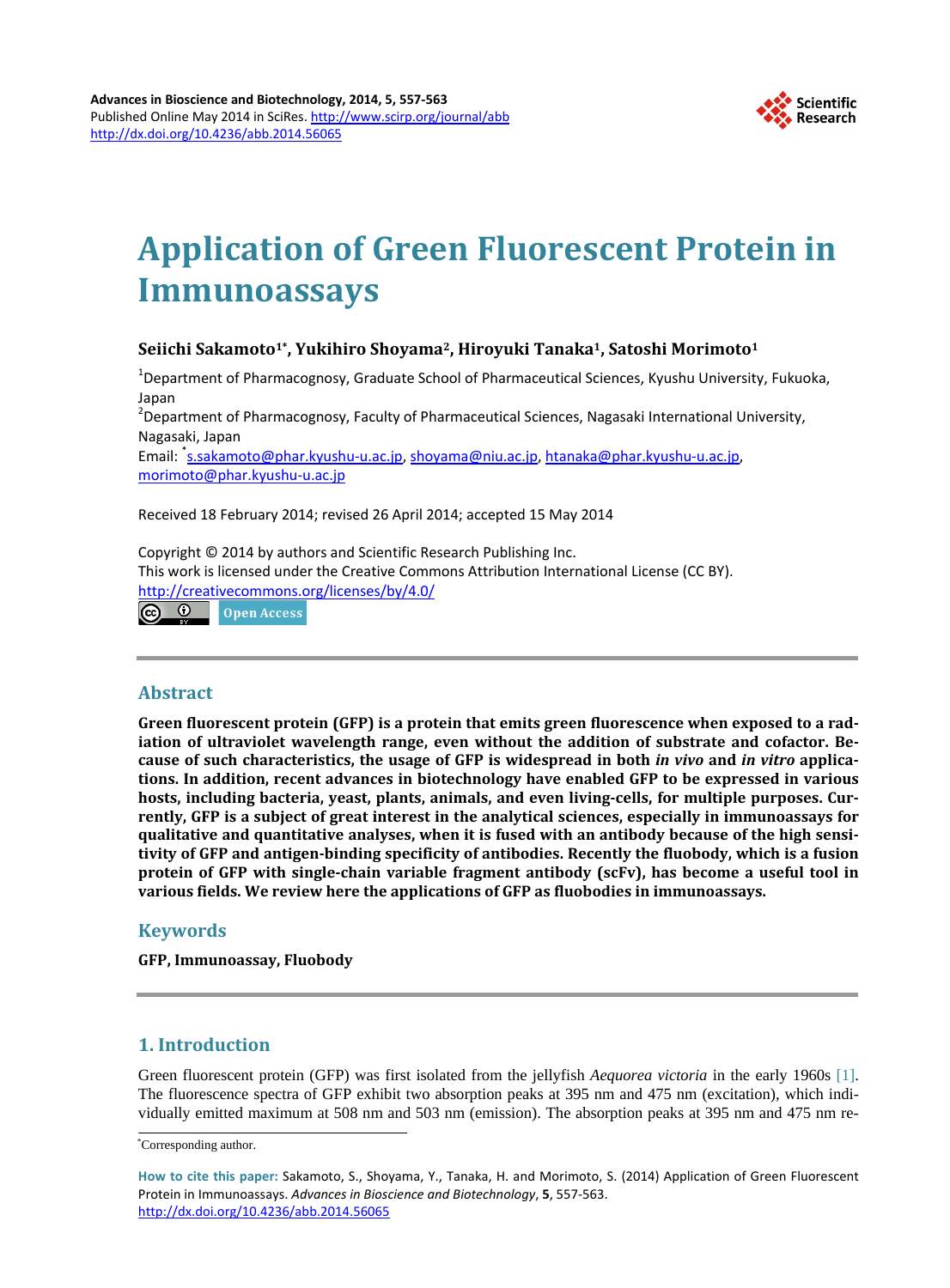sult from two different chromophore species: a neutral protonated form and an anionic deprotonated form, re-spectively [\[2\]](#page-3-1) [\[3\].](#page-3-2) The primary structure of GFP was elucidated three decades after its first discovery, and the GFP gene was found to encode 238 amino acid residues with a calculated molecular weight of 26,888 Da [\[4\].](#page-3-3) Thereafter, the use of GFP increased widely and dramatically. The first expression of GFP was successfully performed in nematode *Caenorhabditis elegans* [\[5\],](#page-4-0) and the results suggested that GFP can be used as a marker for gene expression. In 1996, two groups successfully crystallized GFP and found that the protein fold consists of an 11-stranded *β*-barrel with a coaxial helix, with the chromophore forming from the central helix [\[6\]](#page-4-1) [\[7\].](#page-4-2) Currently, GFP is an indispensable tool as a reporter gene for the study of gene expression and subcellular loca-lization of proteins in plant, bacterial, and mammalian systems [\[8\]-](#page-4-3)[\[10\].](#page-4-4) This widespread use of GFP as a biological tool is attributed to three characteristics. First, GFP is highly stable. The fluorescence of GFP is species-independent and remains stable under a wide variety of conditions [\[11\].](#page-4-5) Second, GFP maturation requires only oxygen [\[12\].](#page-4-6) Third, GFP is noninvasive, and therefore the fluorescence can be monitored in living cells, or in the entire organism in case of transparent organisms [\[13\].](#page-4-7)

Thus far, various applications of GFP in both *in vivo* direct monitoring of the target protein and *in vitro* analyses have been reported. Fluorescence resonance energy transfer (FRET) is one of the most widely used applications of GFP. FRET is the nonradiative exchange of energy from an excited donor fluorophore to an acceptor fluorophore within 10 - 100 Å. Because the efficiency of FRET depends on the distance between fluorophores, protein-protein interactions can be investigated using this method *in vivo* and *in vitro*. GFP can be used as an intercellular molecular sensor in this case. The applications of GFP in FRET have recently been reviewed [\[14\]-](#page-4-8)[\[18\].](#page-4-9) The use of GFP has been expanded to photobleaching, which can be used to explore the lateral mobility of fluorophores on surface of cells. The fusion of GFP with a target protein makes it possible to investigate the protein dynamics within a cell [\[19\]-](#page-4-10)[\[21\].](#page-4-11) Two different types of photobleaching processes can be used to explore molecular motion or diffusion: fluorescence recovery after photobleaching (FRAP) and fluorescence loss in photobleaching (FLIP). In the FRAP method, a region of interest is bleached once by high-intensity illumination, and then recovery of the resultant fluorescence loss is monitored, which reveals the relative mobility of the GFP chimera protein [\[20\].](#page-4-12) FLIP can be used to study the transport of GFP chimera proteins between different organelles. After a region has been repeatedly bleached, the loss of fluorescence in an area away from the bleached region is monitored. The FLIP method can be used to confirm FRAP results because the photobleaching process in FRAP can photo damage the protein of interest and alter its dynamic characteristics, whereas FLIP assesses the mobility of fluorescent proteins adjacent to the bleached region [\[22\].](#page-4-13)

A fluobody, which is a chimera protein of GFP combined with antibody, has become a useful tool in both *in vivo* and *in vitro* applications. In *in vivo* applications, a fluobody can be used to "tag" the target protein by utilizing binding specificity of an antibody when the fluobody is expressed in a living host. Li *et al*. recently found that the camelid-derived homodimeric heavy-chain antibody (VHH), which is composed of a single-variable domain, can across the blood-brain barrier (BBB) without any treatment [\[23\].](#page-4-14) The VHH antibodies against the astrocyte-specific marker—human glial fibrillary acidic protein (GFAP), were genetically fused with GFP to produce a fluobody, and this fluobody was expressed to label the GFAP in murine brain. As a result, the fluobody could pass the BBB and label GFAP. This study revealed the ability of the fluobody to be used as a specific transporter. Another application has been demonstrated in plants [\[24\],](#page-4-15) where the investigators constructed a fluobody directly against phytohormone, which is a precursor of gibberellin (GA24) that regulates growth and influences various developmental processes [\[25\].](#page-4-16) This fluobody was expressed in *Arabidopsis thaliana*. The results revealed the localization of scFv, which is bound to GA24. In this case, the fluobody was applied as an *in vivo* tool to elucidate the mechanism of the appearance of a GA-deficient phynotype. When the scFv antibody targets the cancer-cell receptor, which is associated with cell proliferation, it can be used in molecular targeted therapy [\[26\]](#page-4-17)[-\[28\].](#page-5-0) Huang *et al*. constructed a fluobody against HepG2 hepatocellular carcinoma and injected the fluobody into mice to elucidate the localization in HepG2 [\[29\].](#page-5-1) The fluorescence derived from the fluobody was detected 24 hours after injection, which demonstrates the potential use of fluobodies in *in vivo* molecular targeted therapy.

With respect to *in vitro* applications, fluobodies have been widely used as probes in immunoassays for qualitative/quantitative analysis. In an analytical application, a highly sensitive probe is generally required; thus, the conjugation between fluorescent labels and antibodies has conventionally been performed by chemical conjugation of organic fluorophores [\[30\];](#page-5-2) fluorescein isothiocyanate (FITC) is the most commonly employed fluorophore in various fields. Because FITC can bind to the free amino group of the proteins and peptides to form sta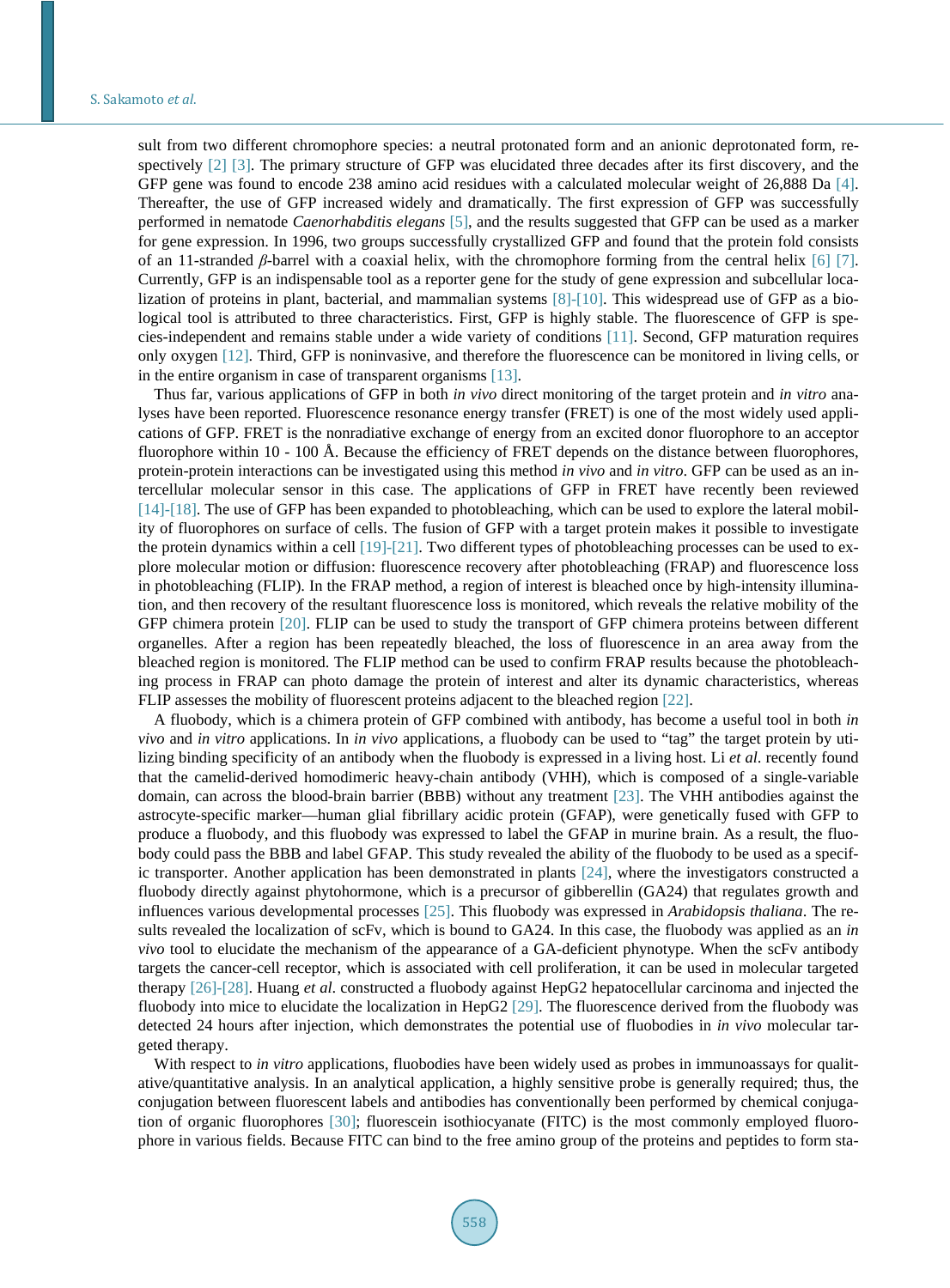ble thiourea bond, FITC-labeled antibodies have been used primarily for flow cytometry and immunohistochemical staining for more than 50 years [\[31\]](#page-5-3) [\[32\].](#page-5-4) This procedure, however, requires a large amount of purified protein. Moreover, the fluorophores may bind to the paratope of an antibody, which results in the antibody's partial or complete loss of reactivity. A fluobody can overcome these disadvantages because once the genes are constructed in the expression vector, the resultant protein is always expressed in a one-to-one ratio between the fluorochrome and scFv. Currently, the usage of fluobodies *in vitro* has expanded from the immunolabeling of cancer cells, fluorescence-activated cell sorter (FACS), and diagnosis, to fluorescent-linked immunosorbent as-say (FLISA) for the qualitative/quantitative analyses [\[33\]](#page-5-5)[-\[37\].](#page-5-6)

The *in vitro* applications of GFP as a fluobody are reviewed in this article.

### **2. Applications of Fluobody in Immunoassays**

#### **2.1. Immunolabeling**

The fluobody possesses two characteristics: strong emission intensity and an antibody that binds to a target antigen. Immunolabeling using fluobodies is convenient method for investigating the subcellular protein and oncoprotein in living cells. When the cells are treated with the fluobody and washed, they are ready to be observed under a fluorescence microscope. Schwalbach *et al*. successfully expressed a fluobody against the E6 protein of human papillomavirus type 16 (E6 protein) in *Escherichia coli* (*E. coli*) and revealed that the subcellular localization and movement of E6 protein transfected in COS-7 cell lines [\[38\].](#page-5-7) Around the same period, Casey *et al*. expressed a fluobody specific to hepatitis B surface antigen (HepBsAg) in the periplasmic fraction of *E. coli* and revealed that the fluobody retains the functional form to recognize HepBsAg even though it is expressed as a periplasmic protein [\[33\].](#page-5-5) In addition, a fluobody against a series of cluster of differentiation (CD) antigen [\[35\],](#page-5-8) p24 (human immunodeficiency virus 1) CB4-1 [\[39\],](#page-5-9) single-chain T-cell receptor (scTCR) [\[40\],](#page-5-10) and B-cell-activating factor of the TNF family (BAFF) [\[36\]](#page-5-11) were successfully applied for one-step immunolabeling. More recently, a new, multi-colored newly fluobody was suggested by Markiv *et al*. [\[41\].](#page-5-12) They constructed a fluorescent antibody, where humanized scFv against p185<sup>HER-2-ECD</sup> (Trastuzumab, Herceptin, 4D5), which is widely used in breast cancer immunotherapy [\[42\],](#page-5-13) was fused with four kinds of monomeric red, blue, cerulean and citrine fluorescent proteins (RFP, BFP, CER, and CIT, respectively) as bridging molecules. A cell staining study using SK-BR-3 breast carcinoma cells revealed that 4D5-RFP and 4D5-CIT were found to specifically recognize p185HER-2-ECD and effectively accumulate on the surface of the cells. Notably, a fluorescent protein other than GFP was used as a fluorescent probe. The results of this study open up the possibility of fluobodies that can be used in immunolabeling because of the various measurement wavelengths of fluorochrome.

#### **2.2. Fluorescence-Activated Cell Sorter**

Peipp *et al*. prepared scFv fused with two fluorescent proteins (GFP and DsRed); the fused product exhibited spectral properties that are ideal for dual-color experiments with GFP [\[35\]](#page-5-8) [\[43\]](#page-5-14) in which it is applied as a fluorescence-activated cell sorter (FACS). One common problem frequently encountered with a FACS is the background associated with the antigen-independent interaction between the Fc-protein and Fc receptors on various cells. These interactions result in a diminished intensity of the specific signal and subsequently cause a decrease in the signal-to-noise ratio, which complicates the collection of experimental date [\[44\]](#page-5-15) [\[45\].](#page-5-16) Therefore, Peipp *et al*. used a fluorescent antibody because scFv antibody is composed of minimal variable regions for antigenbinding activity without Fc regions. They successfully reduced the background and enhanced the signal-tonoise ratio by a factor of 5 - 10 compared with the value obtained using conventional antibodies. Their study demonstrates the possible use of fluobodies in FACS, especially when treating with cell populations expressing Fc receptors.

#### **2.3. Fluorescence-Linked Immunosorbent Assay**

FLISA can be used for both large molecules and small molecules [\[46\]](#page-5-17) [\[47\].](#page-5-18) Indirect FLISA (iFLISA) is suitable for large molecules such as proteins and peptides, whereas indirect competitive FLISA (icFLISA) is appropriate for small molecules such as natural products, agrochemicals, pesticides, and herbicides. The advantages of FLISA over the conventional enzyme-linked immunosorbent assay (ELISA) are its rapidity and sensitivity. Conventional ELISA using an antibody (*i.e*., monoclonal antibody, polyclonal antibody, or scFv antibody) re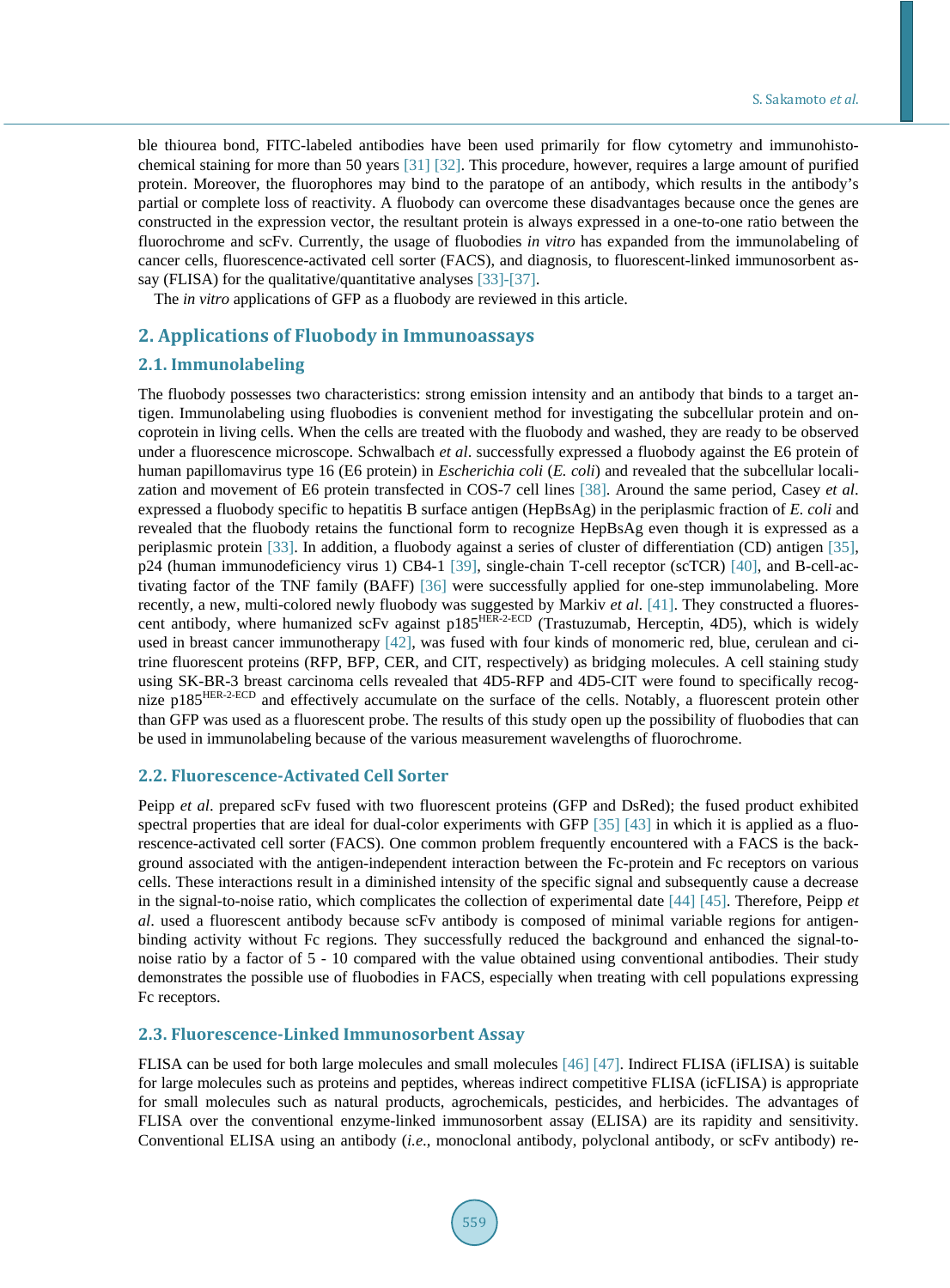quires the following five steps, and the assay requires approximately 4.5 hours: 1) fixation of a coated antigen, 2) a blocking step to prevent the plate from adsorbing non-specific proteins, 3) the primary antibody reaction, 4) the secondary antibody reaction, and 5) the enzyme-substrate reaction. However, in the case of FLISA performed using a fluobody, the assay is completed within 3 hours because the time-consuming and costly secondary antibody reaction and the subsequent enzyme-substrate reaction can be avoided. In addition, sensitive FLISA can be performed by taking advantage of the strong fluorescence intensity of GFP [\[48\].](#page-5-19) Up to date, ic-FLISA can be developed to detect/determine small molecules, which include picloram [\[49\],](#page-6-0) s-triazine [\[50\],](#page-6-1) 5-methyl 2'-deoxycytidine [\[51\]](#page-6-2) and bioactive natural product, plumbagin (PL) and ginsenoside Re (GRe) as previously described in our group [\[52\]](#page-6-3)[-\[54\].](#page-6-4) The icFLISA for PL and GRe shows a lower limit of determination than conventional icELISA. In our study, we assessed the formation of a fluobody has been assessed by constructing two chimera proteins of scFv fused at the C-terminus of GFP (C-fluobody) and the N-terminus of GFP (N-fluobody). In both cases, the fluorescence intensity of the C-fluobody was superior to that of the N-fluobody. These results are supported by the findings of other groups [\[33\]](#page-5-5) [\[51\].](#page-6-2) The difference in fluorescence intensity between the two can be accounted for the flexibility of the linker peptide fusing GFP and the scFv antibody. The 10 amino acids (30 bp) of the C-terminus of the GFP are well known to be flexible sequence [\[6\]](#page-4-1) and can function as an additional linker in the C-fluobody fusing scFv at the C-terminus of GFP. Because the length of the linker peptide of fluobody was designed to contain 10 amino acids of  $(Gly_4Ser)_2$  encoded by 30 bp, the linker sequence of the C-fluobody is equivalent to twice as long as that of the N-fluobody. Our results showed that the flexibility of the linker strongly affects the function of GFP in the fluobody.

Recently, a new type of FLISA has been developed by Ferrara *et al*. [\[55\].](#page-6-5) In their fluobody, scFv was expressed with a tag composed of a small domain of GFP (strand 11, residues 215 - 230; GFP11) with retaining its antigen-binding activity. The complementary GFP fragment (1 - 10, residues 1 - 214) is expressed separately. Neither fragment alone is fluorescent. Only when they are mixed, the small and large GFP fragments spontaneously associate, resulting in reconstitution of the fluorophore and fluorescence. This approach allows both the antigen and the scFv concentrations to be determined.

#### **3. Conclusion**

In this review, the applications of GFP as a fluobody have been described. Although the fluobody was defined as a chimera protein of GFP with scFv in this article, variations of fluobodies can be designed for different purposes. The type of fluorescent protein used can be expanded from GFP to UV, blue, cyan, yellow, orange, and red fluorescent proteins. The varieties of known fluorescent proteins have been well reviewed [\[56\].](#page-6-6) In addition, the antibody can be changed from scFv to fragment antigen-binding (Fab) (~55 kDa), Fab<sub>2</sub> (bispecific; ~110 kDa), Fab<sub>3</sub> (trispecific; ~165 kDa), diabody (bispecific; ~50 kDa), triabody (trivalent; ~75 kDa), tetrabody (tetravalent; ~100 kDa), bis-scFv (bispecific; ~55 kDa), and minibody (bivalent; ~75 kDa) antibodies [\[57\].](#page-6-7) These combinations, in conjunction with different linker designs, open up the use of fluobodies more in various fields.

## **Acknowledgements**

This work was funded by Grant-in-Aid for Young Scientists (B) of the Japan Society for the Promotion of Science (JSPS) KAKENHI Grant Number 25750167. This work was also funded by a Grant in Aid from the Japan Society for the Promotion of Science Asian CORE Program of the Ministry of Education, Culture, Sports, Science, and Technology of Japan.

#### **References**

- <span id="page-3-0"></span>[1] Shimomura, O., Johnson, F.H. and Saiga, Y. (1962) Extraction, Purification and Properties of Aequorin, a Bioluminescent Protein from the Luminous Hydromedusan, *Aequorea. Journal of Cellular and Comparative Physiology*, **59**, 223-239.<http://dx.doi.org/10.1002/jcp.1030590302>
- <span id="page-3-1"></span>[2] Zimmer, M. (2002) Green Fluorescent Protein (GFP): Applications, Structure, and Related Photophysical Behavior. *Chemical Reviews*, **102**, 759-781. <http://dx.doi.org/10.1021/cr010142r>
- <span id="page-3-2"></span>[3] Niwa, H., Inouye, S., Hirano, T., Matsuno, T., Kojima, S., Kubota, M., Ohashi, M. and Tsuji, F.I. (1996) Chemical Nature of the Light Emitter of the *Aequorea* Green Fluorescent Protein. *Proceedings of the National Academy of Sciences of the United States of America*, **93**, 13617-13622. <http://dx.doi.org/10.1073/pnas.93.24.13617>
- <span id="page-3-3"></span>[4] Prasher, D.C., Eckenrode, V.K., Ward, W.W., Prendergast, F.G. and Cormier, M.J. (1992) Primary Structure of the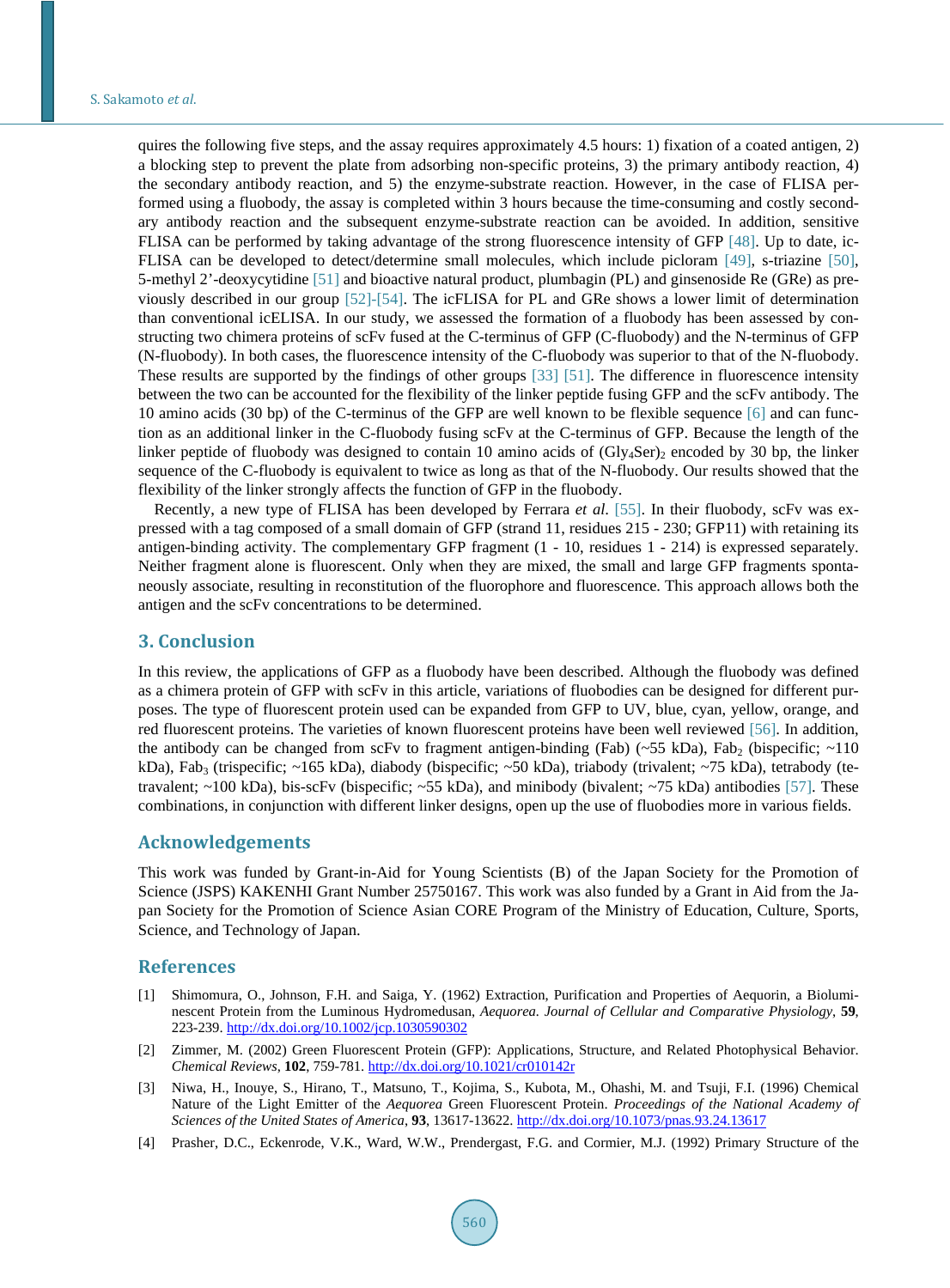*Aequorea victoria* Green-Fluorescent Protein. *Gene*, **111**, 229-233. [http://dx.doi.org/10.1016/0378-1119\(92\)90691-H](http://dx.doi.org/10.1016/0378-1119(92)90691-H)

- <span id="page-4-0"></span>[5] Chalfie, M., Tu, Y., Euskirchen, G., Ward, W.W. and Prasher D.C. (1994) Green Fluorescent Protein as a Marker for Gene Expression. *Science*, **263**, 802-805. <http://dx.doi.org/10.1126/science.8303295>
- <span id="page-4-1"></span>[6] Ormo, M., Cubitt, A.B., Kallio, K., Gross, L.A., Tsien, R.Y. and Remington, S.J. (1996) Crystal Structure of the *Aequorea victoria* Green Fluorescent Protein. *Science*, **273**, 1392-1395.
- <span id="page-4-2"></span>[7] Yang, F., Moss, L.G. and Phillips, G.N.J. (1996) The Molecular Structure of Green Fluorescent Protein. *Nature Biotechnology*, **14**, 1246-1251. <http://dx.doi.org/10.1038/nbt1096-1246>
- <span id="page-4-3"></span>[8] Sheen, J., Hwang, S.B., Niwa, Y., Kobayashi, H. and Galbraith, D.W. (1995) Green-Fluorescent Protein as a New Vital Marker in Plant Cells. *Plant Journal*, **8**, 777-784. <http://dx.doi.org/10.1046/j.1365-313X.1995.08050777.x>
- [9] Cormack, B.P., Valdivia, R.H. and Falkow, S. (1996) FACS-Optimized Mutants of the Green Fluorescent Protein (GFP). *Gene*, **173**, 33-38. [http://dx.doi.org/10.1016/0378-1119\(95\)00685-0](http://dx.doi.org/10.1016/0378-1119(95)00685-0)
- <span id="page-4-4"></span>[10] Kain, S.R., Adams, M., Kondepudi, A., Yang, T.T., Ward, W.W. and Kitts, P. (1995) Green Fluorescent Protein as a Reporter of Gene Expression and Protein Localization. *Biotechniques*, **19**, 650-655.
- <span id="page-4-5"></span>[11] Patterson, G.H., Knoble, S.M., Sharif, W.D., Kain, S.R. and Piston, D.W. (1997) Use of the Green Fluorescent Protein and Its Mutants in Fluorescence Microscopy. *Biophysical Journal*, **73**, 2782-2790. [http://dx.doi.org/10.1016/S0006-3495\(97\)78307-3](http://dx.doi.org/10.1016/S0006-3495(97)78307-3)
- <span id="page-4-6"></span>[12] Heim, R., Prasher, D.C. and Tsien, R.Y. (1994) Wavelength Mutation and Posttranslational Autoxidation of Green Fluorescent Protein. *Proceedings of the National Academy of Sciences of the United States of America*, **91**, 12501- 12504. <http://dx.doi.org/10.1073/pnas.91.26.12501>
- <span id="page-4-7"></span>[13] Liu, H.S., Jan, M.S., Chou, C.K., Chen, P.H. and Ke, N.J. (1999) Is Green Fluorescent Protein Toxic to the Living Cells? *Biochemical and Biophysical Research Communications*, **260**, 712-717. <http://dx.doi.org/10.1006/bbrc.1999.0954>
- <span id="page-4-8"></span>[14] Ueda, Y., Kwok, S. and Hayashi, Y. (2013) Application of FRET Probes in the Analysis of Neuronal Plasticity. *Frontiers in Neural Circuits*, **7**, 163.
- [15] Nouar, R., Devred, F., Breuzard, G. and Peyrot, V. (2013) FRET and FRAP Imaging: Approaches to Characterise Tau and Stathmin Interactions with Microtubules in Cells. *Biology of the Cell*, **105**, 149-161. <http://dx.doi.org/10.1111/boc.201200060>
- [16] Zeug, A., Woehler, A., Neher, E. and Ponimaskin, E.G. (2012) Quantitative Intensity-Based FRET Approaches—A Comparative Snapshot. *Biophysical Journal*, **103**, 1821-1827. <http://dx.doi.org/10.1016/j.bpj.2012.09.031>
- [17] Preus, S. and Wilhelmsson, L.M. (2012) Advances in Quantitative FRET-Based Methods for Studying Nucleic Acids. *ChemBioChem*, **13**, 1990-2001. <http://dx.doi.org/10.1002/cbic.201200400>
- <span id="page-4-9"></span>[18] Galbán, J., Sanz-Vicente, I., Ortega, E., del Barrio, M. and de Marcos, S. (2012) Reagentless Fluorescent Biosensors Based on Proteins for Continuous Monitoring Systems. *Analytical and Bioanalytical Chemistry*, **402**, 3039-3054. <http://dx.doi.org/10.1007/s00216-012-5715-2>
- <span id="page-4-10"></span>[19] White, J. and Stelzer, E. (1999) Photobleaching GFP Reveals Protein Dynamics Inside Live Cells. *Trends in Cell Biology*, **9**, 61-65. [http://dx.doi.org/10.1016/S0962-8924\(98\)01433-0](http://dx.doi.org/10.1016/S0962-8924(98)01433-0)
- <span id="page-4-12"></span>[20] Zimmer, M. (2002) Green Fluorescent Protein (GFP): Applications, Structure, and Related Photophysical Behavior. *Chemical Reviews*, **102**, 759-781. <http://dx.doi.org/10.1021/cr010142r>
- <span id="page-4-11"></span>[21] Lippincott-Schwartz, J., Snapp, E. and Kenworthy, A. (2001) Studying Protein Dynamics in Living Cells. *Nature Reviews Molecular Cell Biology*, **2**, 444-456. <http://dx.doi.org/10.1038/35073068>
- <span id="page-4-13"></span>[22] Goulbourne, C.N., Malhas, A.N., Doolittle, H., Ismail, A.T. and Vaux, D.J. (2010) Study of Molecular Dynamics Using Fluorescently Tagged Molecules in Live Cells. In: Méndez-Vilas, A. and Díaz, J., Eds., *Microscopy*: *Science*, *Technology*, *Applications and Education*, 670-678.
- <span id="page-4-14"></span>[23] Li, T., Bourgeois, J.P., Celli, S., Glacial, F., Le Sourd, A.M., Mecheri, S., Weksler, B., Romero, I., Couraud, P.O., Rougeon, F. and Lafaye, P. (2012) Cell-Penetrating Anti-GFAP VHH and Corresponding Fluorescent Fusion Protein VHH-GFP Spontaneously Cross the Blood-Brain Barrier and Specifically Recognize Astrocytes: Application to Brain Imaging. *The FASEB Journal*, **26**, 3969-3979. <http://dx.doi.org/10.1096/fj.11-201384>
- <span id="page-4-15"></span>[24] Urakami, E., Yamaguchi, I., Asami, T., Conrad, U. and Suzuki, Y. (2008) Immunomodulation of Gibberellin Biosynthesis Using an Anti-Precursor Gibberellin Antibody Confers Gibberellin-Deficient Phenotypes. *Planta*, **228**, 863-873. <http://dx.doi.org/10.1007/s00425-008-0788-z>
- <span id="page-4-16"></span>[25] Yamaguchi, S. (2008) Gibberellin Metabolism and Its Regulation. *Annual Review of Plant Biology*, **59**, 225-251. <http://dx.doi.org/10.1146/annurev.arplant.59.032607.092804>
- <span id="page-4-17"></span>[26] Ahmad, Z.A., Yeap, S.K., Ali, A.M., Ho, W.Y., Alitheen, N.B. and Hamid, M. (2012) scFv Antibody: Principles and Clinical Application. *Clinical & Developmental Immunology*, **2012**, 980250.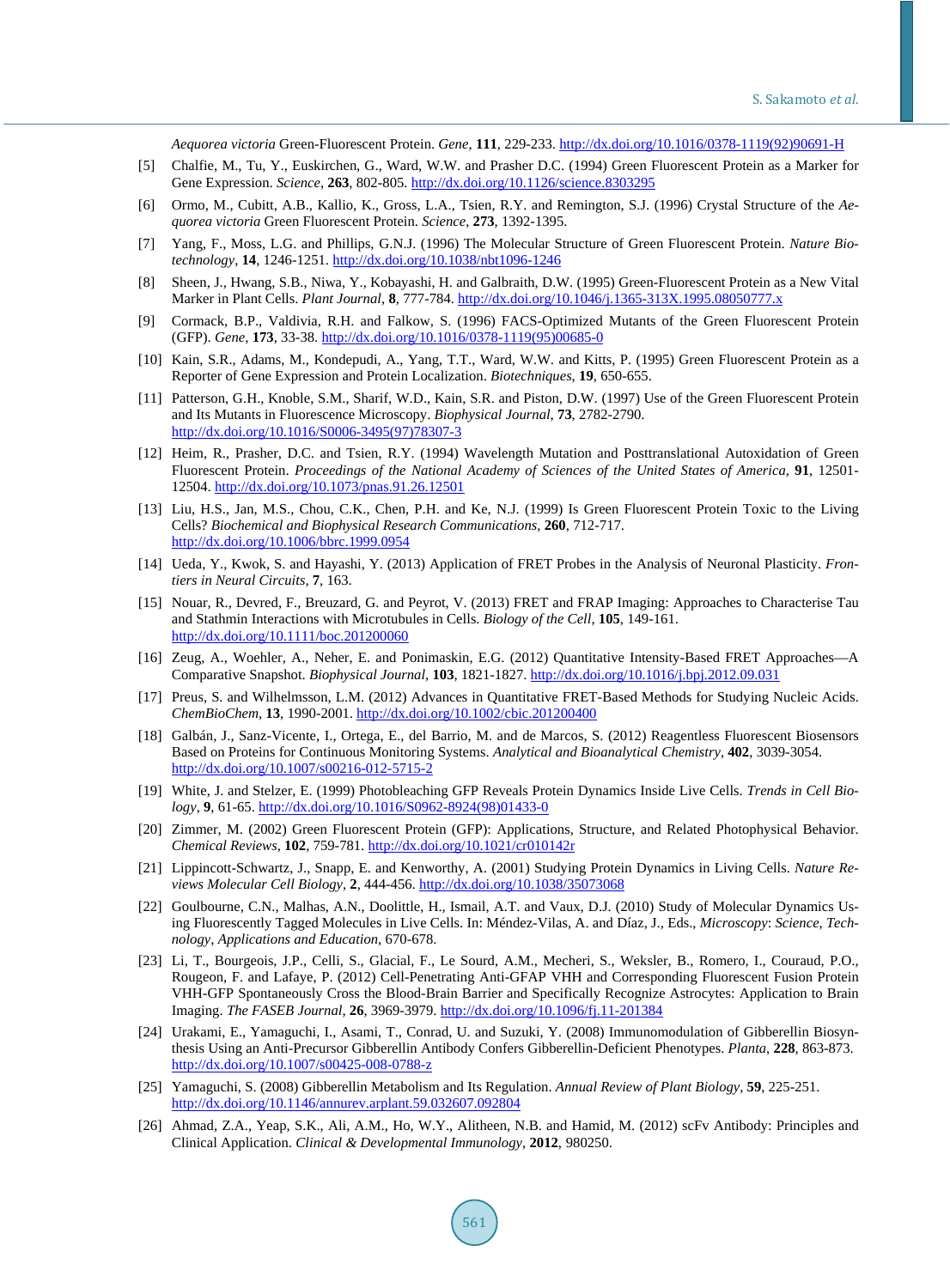- [27] Beckman, R.A., Weiner, L.M. and Davis, H.M. (2007) Antibody Constructs in Cancer Therapy: Protein Engineering Strategies to Improve Exposure in Solid Tumors. *Cancer*, **109**, 170-179. <http://dx.doi.org/10.1002/cncr.22402>
- <span id="page-5-0"></span>[28] Leath 3rd, C.A., Douglas, J.T., Curiel, D.T. and Alvarez, R.D. (2004) Single-Chain Antibodies: A Therapeutic Modality for Cancer Gene Therapy (Review). *International Journal of Oncology*, **24**, 765-771.
- <span id="page-5-1"></span>[29] Huang, J., Li, Y., Guo, F., Tong, Y., Wang, J., Hu, J. and Li, G. (2011) Expression of scFv SA3 against Hepatoma Fused with Enhanced Green Fluorescent Protein and Its Targeted Ability *in Vivo*. *Zhong Nan Da Xue Xue Bao Yi Xue Ban*/*Journal of Central South University*, **36**, 979-986.
- <span id="page-5-2"></span>[30] Hermanson, G.T. (1996) Bioconjugate Techniques. Academic Press, San Diego, 297-364.
- <span id="page-5-3"></span>[31] Goldstein, G., Slizys, I.S. and Chase, M.W. (1961) Studies on Fluorescent Antibody Staining. I. Non-Specific Fluorescence with Fluorescein-Coupled Sheep Anti-Rabbit Globulins. *The Journal of Experimental Medicine*, **114**, 89-110. <http://dx.doi.org/10.1084/jem.114.1.89>
- <span id="page-5-4"></span>[32] Sommerville, R.G. (1967) The Production of Fluorescent Antibody Reagents for Virus Diagnosis in the Albino Mouse. *Archiv für die gesamte Virusforschung*, **20**, 452-458. <http://dx.doi.org/10.1007/BF01275226>
- <span id="page-5-5"></span>[33] Casey, J.L., Coley, A.M., Tilley, L.M. and Foley, M. (2000) Green Fluorescent Antibodies: Novel *in Vitro* Tools. *Protein Engineering*, **13**, 445-452. <http://dx.doi.org/10.1093/protein/13.6.445>
- [34] Souriu, C. and Hudson, P.J. (2001) Recombinant Antibodies for Cancer Diagnosis and Therapy. *Expert Opinion on Biological Therapy*, **1**, 845-855. <http://dx.doi.org/10.1517/14712598.1.5.845>
- <span id="page-5-8"></span>[35] Peipp, M., Saul, D., Barbin, K., Bruenke, J., Zunino, S.J., Niederweis, M. and Fey, G.H. (2004) Efficient Eukaryotic Expression of Fluorescent scFv Fusion Proteins Directed against CD Antigens for FACS Applications. *Journal of Immunological Methods*, **285**, 265-280.<http://dx.doi.org/10.1016/j.jim.2003.12.001>
- <span id="page-5-11"></span>[36] Cao, M., Cao, P., Yan, H.J., Ren, F., Lu, W.G., Hu, Y.L. and Zhang, S.Q. (2008) Construction and Characterization of an Enhanced GFP-Tagged Anti-BAFF scFv Antibody. *Applied Microbiology and Biotechnology*, **79**, 423-431. <http://dx.doi.org/10.1007/s00253-008-1447-9>
- <span id="page-5-6"></span>[37] Olichon, A. and Surrey, T. (2007) Selection of Genetically Encoded Fluorescent Single Domain Antibodies Engineered for Efficient Expression in *Escherichia coli*. *The Journal of Biological Chemistry*, **282**, 36314-36320. <http://dx.doi.org/10.1074/jbc.M704908200>
- <span id="page-5-7"></span>[38] Schwalbach, G., Sibler, A.P., Choulier, L., Deryckère, F. and Weiss, E. (2000) Production of Fluorescent Single-Chain Antibody Fragments in *Escherichia coli*. *Protein Expression and Purifications*, **18**, 121-132. <http://dx.doi.org/10.1006/prep.1999.1185>
- <span id="page-5-9"></span>[39] Naumann, J.M., Küttner, G. and Bureik, M. (2011) Expression and Secretion of a CB4-1 scFv-GFP Fusion Protein by Fission Yeast. *Applied Biochemistry and Biotechnology*, **163**, 80-89. <http://dx.doi.org/10.1007/s12010-010-9018-9>
- <span id="page-5-10"></span>[40] Huang, D. and Shusta, E.V. (2006) A Yeast Platform for the Production of Single-Chain Antibody-Green Fluorescent Protein Fusions. *Applied and Environmental Microbiology*, **72**, 7748-7759. <http://dx.doi.org/10.1128/AEM.01403-06>
- <span id="page-5-12"></span>[41] Markiv, A., Beatson, R., Burchell, J., Durvasula, R.V. and Kang, A.S. (2011) Expression of Recombinant Multi-Coloured Fluorescent Antibodies in *gor*<sup>−</sup> /*trxB*<sup>−</sup> *E. coli* Cytoplasm. *BMC Biotechnology*, **11**, 117. <http://dx.doi.org/10.1186/1472-6750-11-117>
- <span id="page-5-13"></span>[42] Phillips, K.A., Marshall, D.A., Haas, J.S., Elkin, E.B., Liang, S.Y., Hassett, M.J., Ferrusi, I., Brock, J.E. and Van Bebber, S.L. (2009) Clinical Practice Patterns and Cost Effectiveness of Human Epidermal Growth Receptor 2 Testing Strategies in Breast Cancer Patients. *Cancer*, **115**, 5166-5174. <http://dx.doi.org/10.1002/cncr.24574>
- <span id="page-5-14"></span>[43] Bevis, B.J. and Glick, B.S. (2002) Rapidly Maturing Variants of the *Discosoma* Red Fluorescent Protein (DsRed). *Nature Biotechnology*, **20**, 83-87. <http://dx.doi.org/10.1038/nbt0102-83>
- <span id="page-5-15"></span>[44] Gadd, S.J. and Ashman, L.K. (1983) Binding of Mouse Monoclonal Antibodies to Human Leukaemic Cells via the Fc Receptor: A Possible Source of "False Positive" Reactions in Specificity Screening. *Clinical and Experimental Immunology*, **54**, 811-818.
- <span id="page-5-16"></span>[45] Imamura, N., Ota, H. and Kuramoto, A. (1991) CD7 False-Positive Acute Myelogenous Leukemia and Promyelocytic Leukemia Cell Line HL-60: Characterization of CD7 Epitopes by Four Monoclonal Antibodies. *American Journal of Hematology*, **38**, 72-74. <http://dx.doi.org/10.1002/ajh.2830380114>
- <span id="page-5-17"></span>[46] Magnusson, K.E., Bartonek, E., Nordkvist, E., Sundqvist, T. and Asbrink, E. (1987) Fluorescence-Linked Immunosorbent Assay (FLISA) for Quantification of Antibodies to Food Antigens. *Immunological Investigations*, **16**, 227-240. <http://dx.doi.org/10.3109/08820138709030578>
- <span id="page-5-18"></span>[47] Velappan, N., Clements, J., Kiss, C., Valero-Aracama, R., Pavlik, P. and Bradbury, A.R. (2008) Fluorescence Linked Immunosorbant Assays Using Microtiter Plates. *Journal of Immunological Methods*, **336**, 135-141. <http://dx.doi.org/10.1016/j.jim.2008.04.007>
- <span id="page-5-19"></span>[48] Sakamoto, S., Pongkitwitoon, B., Nakahara, H., Shibata, O., Shoyama, Y., Tanaka, H. and Morimoto, S. (2012) Fluo-